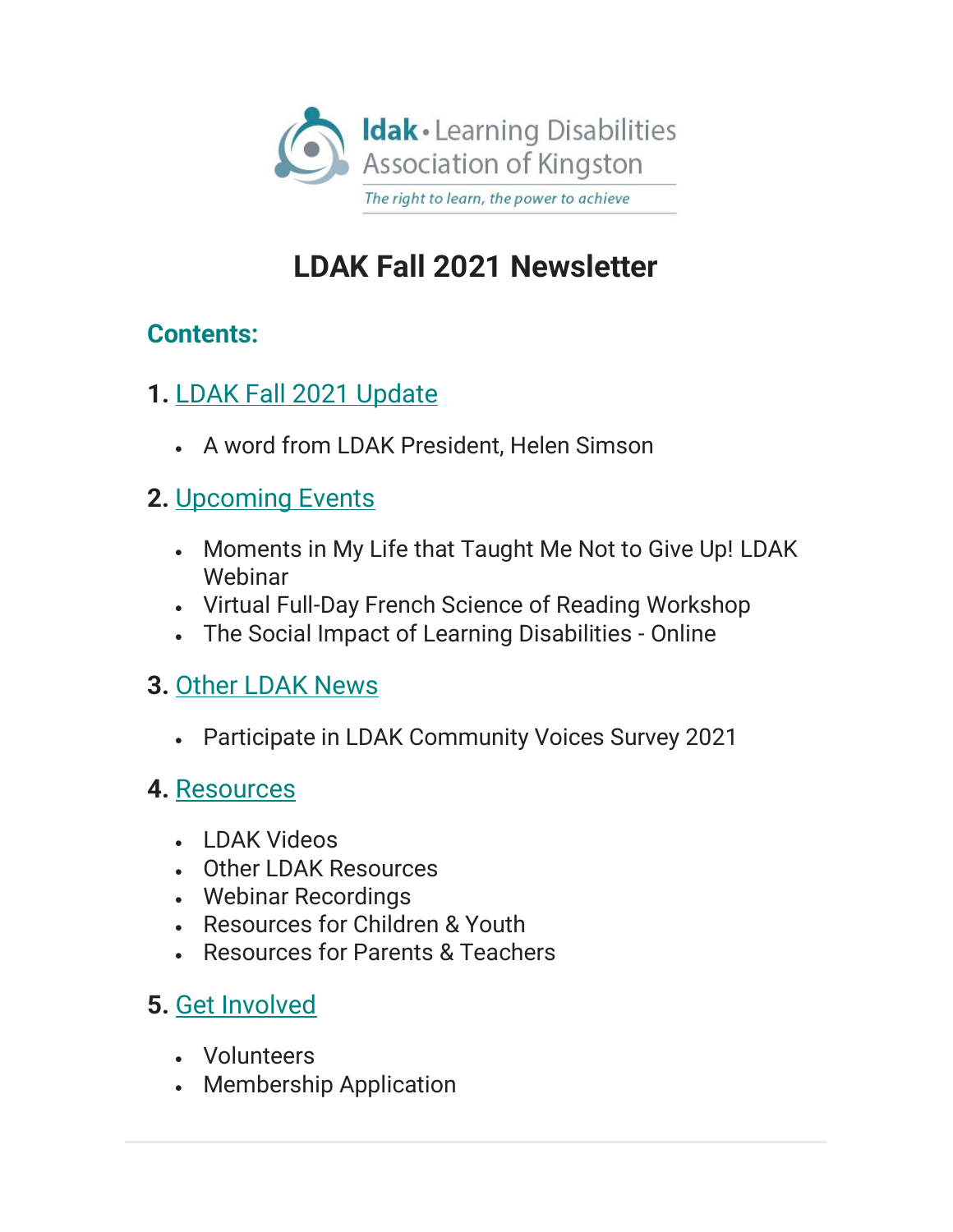### **LDAK Fall 2021 Update**

Visit our website for an update from LDAK **President, Helen Simson**, and learn what the LDAK has in store for 2022: [LDAK Update Fall 2021](https://www.ldakingston.com/post/ldak-update-fall-2021)



**Upcoming Events**

# **Moments in My Life that Taught Me Not to Give Up! LDAK Webinar**

#### **Tuesday, November 30 @ 7:00 pm - 8:15 pm ET**

LDAK and Kimberly Agar invite you to attend this FREE inspirational webinar. Kimberly will present her incredible personal story, and offer tips and support for parents/caregivers, students with learning disabilities, people who are Deaf or Hard of Hearing, and interested community members.

Kimberly's online presentation: "Moments in My Life that Taught Me Not to Give Up!" offers families strategies for supporting children & youth with learning disabilities throughout their life journey. For students with disabilities, Kimberly shares a positive message of determination.

ASL interpreter provided. Optional 15 minute Q&A.

[Click here to learn more and register for the LDAK webinar](https://www.eventbrite.ca/e/moments-in-my-life-that-taught-me-not-to-give-up-free-webinar-registration-203189744997)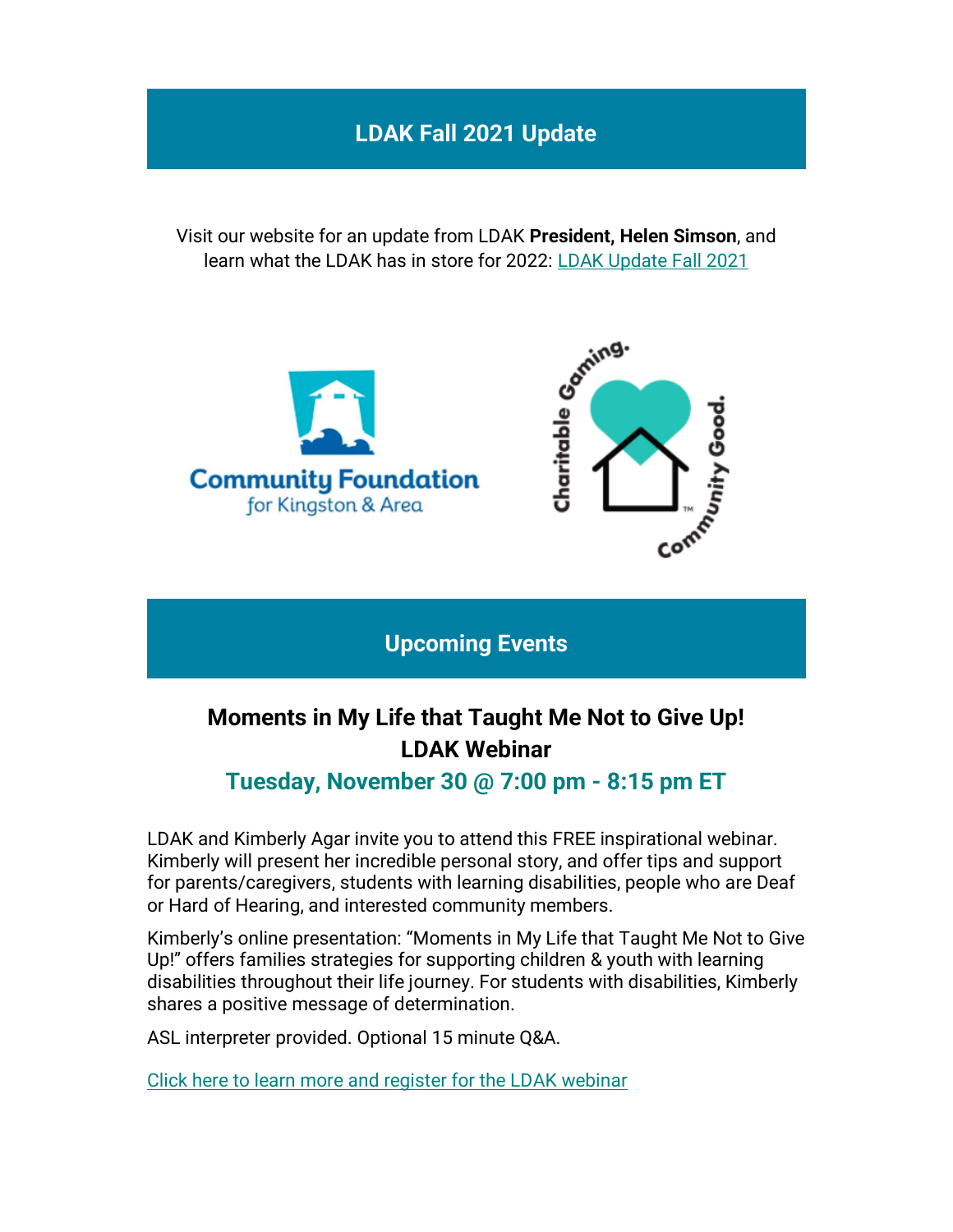

Join the LDAK and Kimberly Agar for this FREE online presentation Q&A and ASL Interpreter Provided

#### Moments in My Life that Taught Me Not to Give Up! Webinar

Tuesday, November 30 @ 7:00 - 8:15 pm ET

**Inspiration and Support for Parents/Caregivers & Students with Learning** Disabilities, and People who are Deaf or Hard of Hearing

Join us for Kimberly's inspiring personal story, tips for overcoming obstacles throughout life, and firsthand support for families and students with LDs!



**[Click Here to Register](https://www.eventbrite.ca/e/moments-in-my-life-that-taught-me-not-to-give-up-free-webinar-registration-203189744997)**

### **Virtual Full-Day French Science of Reading Workshop November 5, 9:00 am - 4:00 pm ET**

The International Dyslexia Association of Ontario offers this French online workshop to French educators interested in learning about and applying the Science of Reading in the FSL classroom.

\$75 for IDA Ontario members; \$100 for non-members. [Click here to register for the French Science of Reading Workshop](https://www.idaontario.com/french-science-of-reading-workshop/)

### **The Social Impact of Learning Disabilities - Online November 11, 6:00 pm - 7:30 pm ET**

Join this online workshop presented by the Child Development Institute (CDI) and the Learning Disabilities Association of Ontario. Strategies on how to understand and support social competence in students with learning disabilities will be shared. This workshop has been primarily designed for parents/caregivers of children with learning disabilities with others welcome.

\$15 per person paid by the Monday prior to the workshop date; fees may be waived or reduced based on financial need and at the discretion of CDI. [Click here to register for](https://www.ldao.ca/event/the-social-impact-of-learning-disabilities-online/) [the](https://www.ldao.ca/event/the-social-impact-of-learning-disabilities-online/) CDI [online workshop](https://www.ldao.ca/event/the-social-impact-of-learning-disabilities-online/)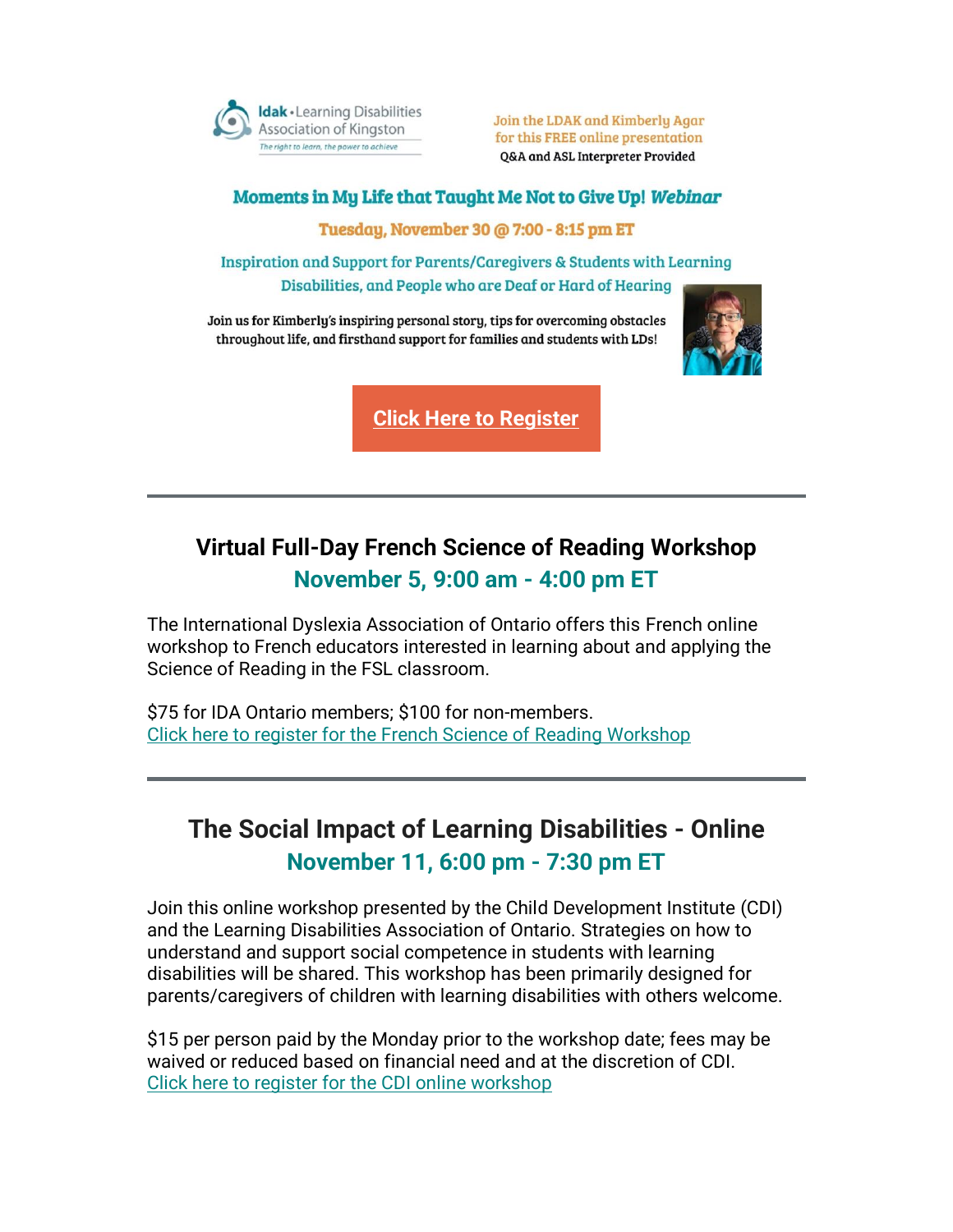#### **Other LDAK News**

#### **Participate in LDAK Community Voices Survey 2021**

In support of LD Month and LDAK's 40th anniversary, and continuously improving our services, LDAK is seeking community voices on learning disabilities and our services. Parents/caregivers, students with learning disabilities, and educators, please share your experiences with us in this **short,**  anonymous survey (5-10 minutes): [Click here to complete the LDAK survey](http://buff.ly/3lEJuXr)

#### **Resources**

### **LDAK Videos**

Access the LDAK videos designed by our fourth year Queen's University BNSc students on **Supporting a Child with a Learning Disability: Self Esteem and Healthy Communication**, based on some of the needs expressed in the LDAK 2020 parent/caregiver survey.

Video 1: How to Improve a Child's Self Esteem Video 2: How to Communicate Effectively with your Chid with a Learning **Disability** 

**Both videos can be streamed here:**

<https://www.ldakingston.com/resources-06-mental-health-and-ld>

*Thank you 4th year Queen's University BNSc students: Logan Begbie and Ashlee Pilon for the development of these video resources.*

Don't forget to check out the **LDAK 'Resources' page** for more information: <https://www.ldakingston.com/resources>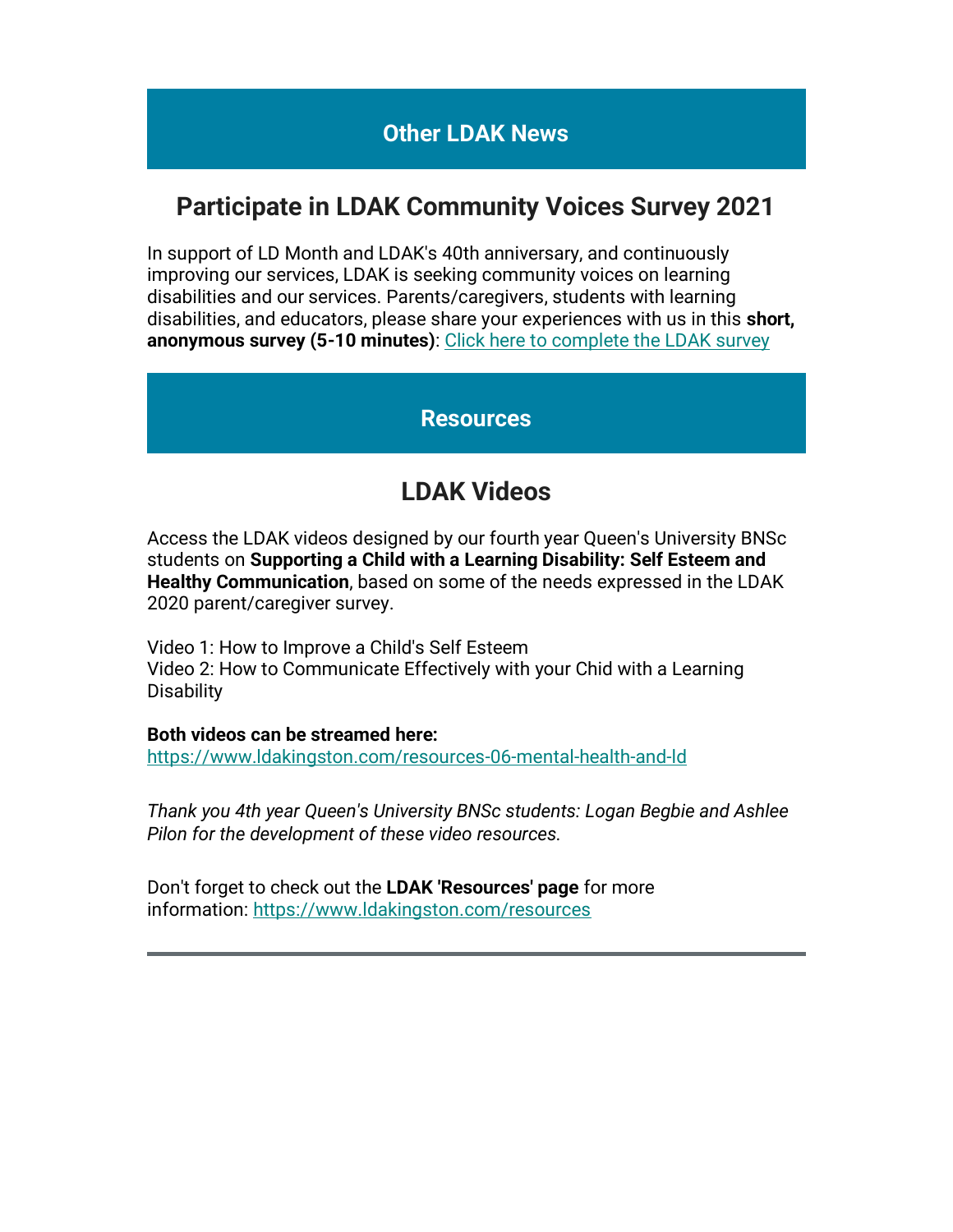#### **Other LDAK Resources**

#### **Informational Poster: Accommodations for Students with Learning Disabilities during Covid-19 - 2021**

An overview of legal aspects for ensuring accommodations for students with disabilities are met during Covid-19. Tips for parents/quardians, a student's guide to accommodations at school during Covid-19, and more!

[Access the poster on our website](https://www.ldakingston.com/post/informational-poster-accommodations-for-students-with-learning-disabilities-during-covid-19-2021)

*Thank you Queen's University Faculty of Law Students: Adam Gregory, Allison Neville, and Holly Schmid for the development of this resource.*

### **Webinar Recordings**

Be sure to check out our 2020 - 2021 webinar recordings and resources on the **LDAK 'Events' page**: <https://www.ldakingston.com/meetings-workshops>

**Webinar Recordings from Other Organizations:**

1. [Adaptive Technology for Note Taking & Organization, Post-Secondary](https://www.pdx.edu/disability-resource-center/adaptive-technology-note-taking-organization)  Students [\(Webinar Recording\)](https://www.pdx.edu/disability-resource-center/adaptive-technology-note-taking-organization)

*Learn about tools and software that can help you take notes and keep your assignments organized in this resource from Portland State University Disability Resource Centre. Adaptive technology can be used to create audio recordings, take digital notes, and sync recordings and notes between devices.*

2. [Reaching Our Diamonds in the Rough: Seeing Beyond the Behaviour,](https://www.ldatschool.ca/webinar-seeing-beyond-behavior/)  [Teachers \(Webinar Recording\)](https://www.ldatschool.ca/webinar-seeing-beyond-behavior/)

*From LDAO, the strategies and philosophies required to teach students with behavioural challenges, and to equip educators to make a positive difference in the lives of these students and their families. Mariem Farag is a primary teacher and Special Education Specialist with the Toronto District School Board, who has been involved in special education classrooms for 10 years.*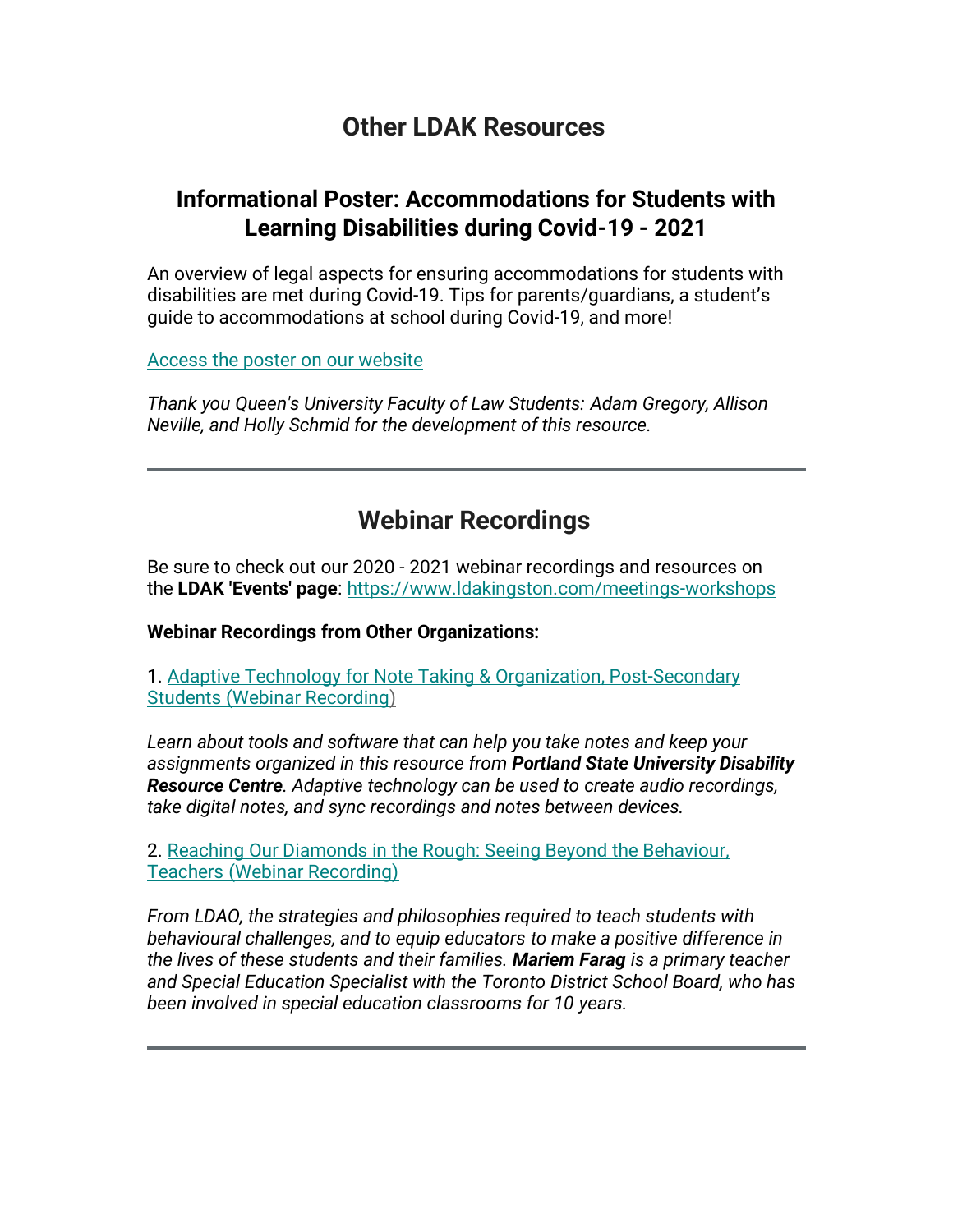### **Resources for Children & Youth**

- x [AbilityOnline \(free online monitored community for children &](https://abilityonline.org/public/about-us/how-we-are-different)  [youth with disabilities: friendship, support & skills development\)](https://abilityonline.org/public/about-us/how-we-are-different)
- [10 Apps to Reduce Anxiety & Stress for](https://www.weareteachers.com/stress-apps/) Students
- x [Building Resilience: 8 Books to Help Kids Face Challenges](https://www.understood.org/articles/en/childrens-books-that-build-resilience)
- Post-secondary Transition Resource Guide for Students with [Disabilities \(Regional Assessment and Resource Centre\)](https://www.transitionresourceguide.ca/resources/accessibility-services)
- Kingston Frontenac Public Library and Centre for Equitable [Library Access \(collection](https://www.ldakingston.com/post/kingston-frontenac-public-library-and-centre-for-equitable-library-access-cela-resources) of accessible online materials in French and English, [including for kids & teens with LDs\)](https://www.ldakingston.com/post/kingston-frontenac-public-library-and-centre-for-equitable-library-access-cela-resources)

### **Resources for Parents & Teachers**

- x [New! LDAC Research Hub \(Learning Disabilities Association of](https://www.ldac-acta.ca/ldac-research-hub/)  [Canada\)](https://www.ldac-acta.ca/ldac-research-hub/)
- [New Report: Lifting the Curtain on EQAO Scores](https://www.idaontario.com/new-report-lifting-the-curtain-on-eqao-scores/) (International [Dyslexia Association of Ontario\)](https://www.idaontario.com/new-report-lifting-the-curtain-on-eqao-scores/)
- **Erench Structured Literacy Resources (International Dyslexia** [Association\)](https://www.idaontario.com/french-sl-resources/)
- Understood Podcast: "In It" on Thinking and Learning **[Differences](https://www.understood.org/articles/en/understood-launches-new-podcast-network-with-three-podcasts?_sp=ba7f1503-a3e0-4743-9148-4d8b56c672e4.1633036430648)**
- Secondary School: Teaching Techniques and Student Skills [\(LD@school online learning module\)](https://www.ldatschool.ca/learning-modules/secondary-school-2/overview/)
- How the Stress of COVID News Affects How Kids Learn and [Think](https://www.understood.org/articles/en/how-covid-news-stress-affects-kids)
- [Right to Read Inquiry \(Ontario Human Rights Commission\)](http://www.ohrc.on.ca/en/right-read-public-inquiry-on-reading-disabilities)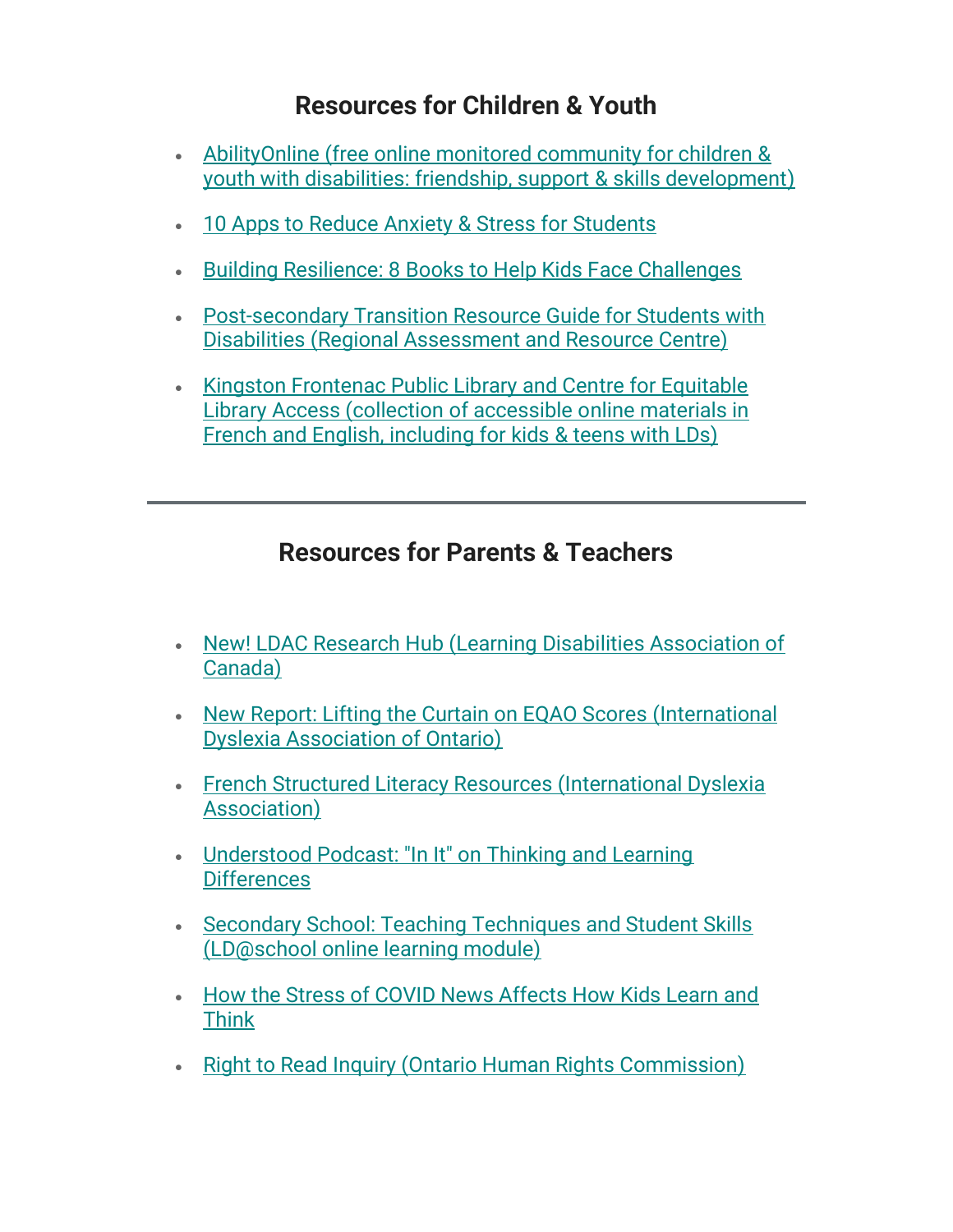#### **Get Involved**

#### **Volunteers**

LDAK is seeking volunteers for our Charity Bingos when it is safe to resume activities (volunteers must be 18 years and older).

If you are interested, please email: [ldak@ldakingston.com](http://ldak@ldakingston.com/)

LDAK also welcomes new board members, especially individuals who have marketing or fundraising experience. [List of Our Current Board Members](https://www.ldakingston.com/about-ldak)

### **Membership Application**

We encourage all individuals interested in Learning Disabilities to become a member of the Learning Disabilities Association of Ontario (LDAO), and by doing so automatically become a member of the LDAK chapter.

For further details, please visit the "Get Involved" page of the LDAK website: <https://www.ldakingston.com/get-involved>

> Access the **LDAK Newsletter Archive** here: <https://www.ldakingston.com/newsletters>

Click on the icons below to **join us on social media and the LDAK website** to get the latest updates, event news and resources!



#### **Disclaimer**

*THE LEARNING DISABILITIES ASSOCIATION does not endorse or recommend any of the facilities listed or any of the methods, programmes, products or treatments offered by such facilities.*

*Our aim is to keep the community informed about services and facilities that are available to people with learning disabilities.*